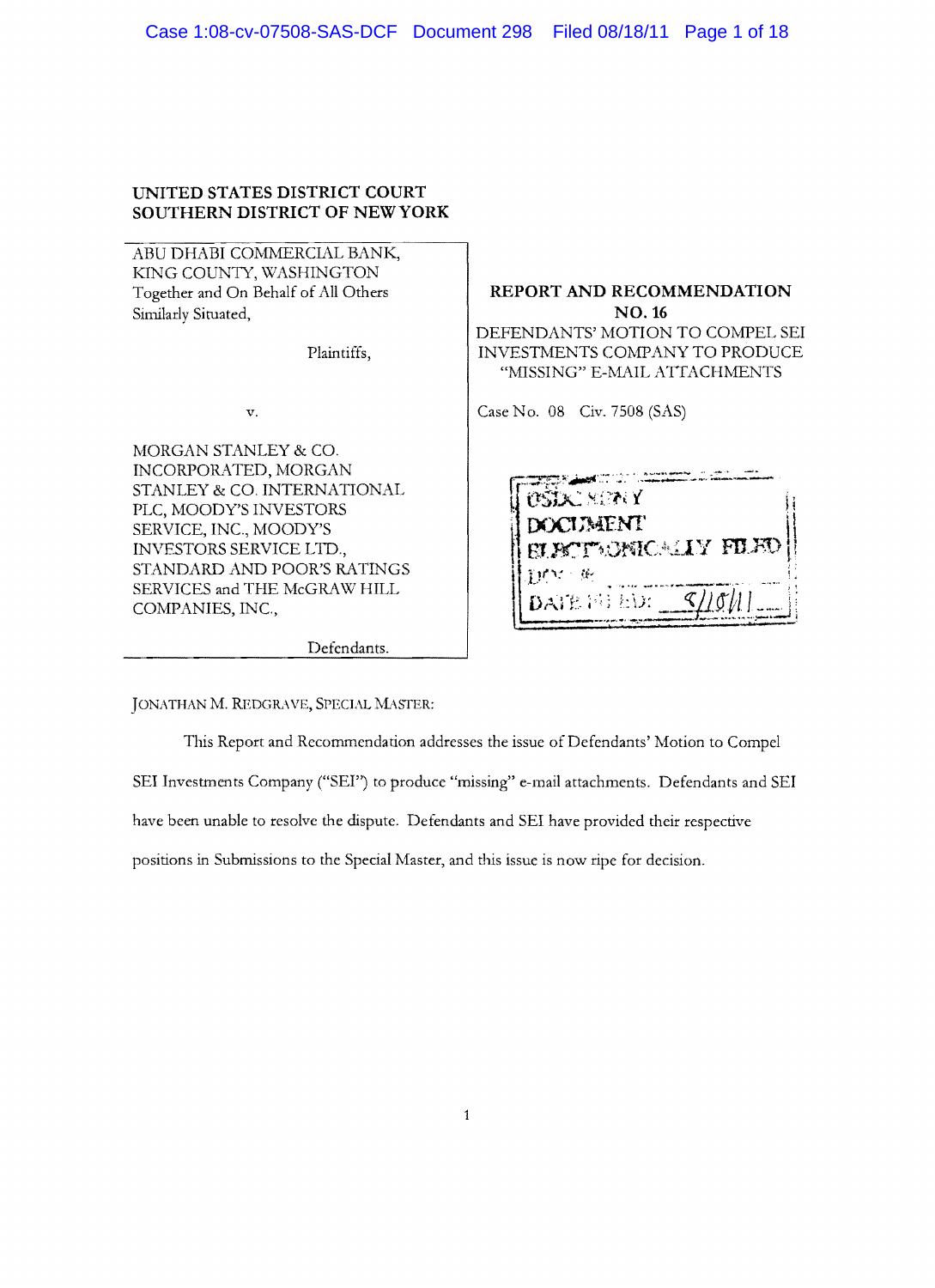## **I. BACKGROUND**

- 1. On March 28, 2011, Defendants identified and inquired about three e-mail messages that were produced by SEI without their accompanying attachments, which were not logged on SEI's privilege log.1
- 2. Specifically, Defendants informed SEI that:

SEI's production includes e-mails identifying attachments that appear on their face to be responsive to defendants' document requests, but which are missing from SET's production. Several examples of what appears to be a pervasive issue affecting SEI's production are SEI-e00028149 (which identifies as an attachment a document titled "CHEYNE CMG pricing Analysis 10 0908.xls"), SEI-e00218989 (which identifies as an attachment a document titled "NAV impact after Cheyne cash distribution.xls"), and SEI-e00235120 (which identifies as an attachment a document titled "SIV update 121907.doc"). These attachments do not appear to be privileged and SEI did not list them on its privilege log."<sup>2</sup>

- 3. Defendants further asked SEI to provide an explanation and basis for withholding such attachments if they were intentionally withheld. If the attachments were not intentionally withheld, Defendants requested that SEI explain why the attachments were not produced.<sup>3</sup>
- 4. On April 29, 2011, Defendants again raised the "missing attachment" issue with SEI.<sup>4</sup> In their letter to SET's counsel, Defendants indicated that SEI did not respond to Defendants' March 28, 2011 inquiries. Defendants reiterated their request for an explanation regarding the "missing attachments" and also requested that, "[i]f SEI did not intentionally withhold such documents, then no later than May 6, [SEI should] produce the missing attachments and explain why they were not produced in the first instance."<sup>5</sup>
- 5. On May 6, 2011, SEI provided a response to Defendants regarding the three e-mails with missing attachments first identified by Defendants in their March 28, 2011 letter, but SEI did

<sup>&</sup>lt;sup>1</sup> Letter from C. Roche to L. Brooks regarding *Abu Dhabi Commercial Bank, et al. v. Morgan Stanley & Co. Im'Otporated, et aI.,* at 4-5 (Mar. 28, 2011).

 $^{2}$ *Id.* 

<sup>3</sup>*Id.* at 5.

<sup>&</sup>lt;sup>4</sup> Letter from C. Roche to J. Charo regarding *Abu Dhabi Commercial Bank. et al. v. Morgan Stanley & Co. Incorporated, et al.*, at 3 (Apr. 29, 2011).

*<sup>5</sup> Id.*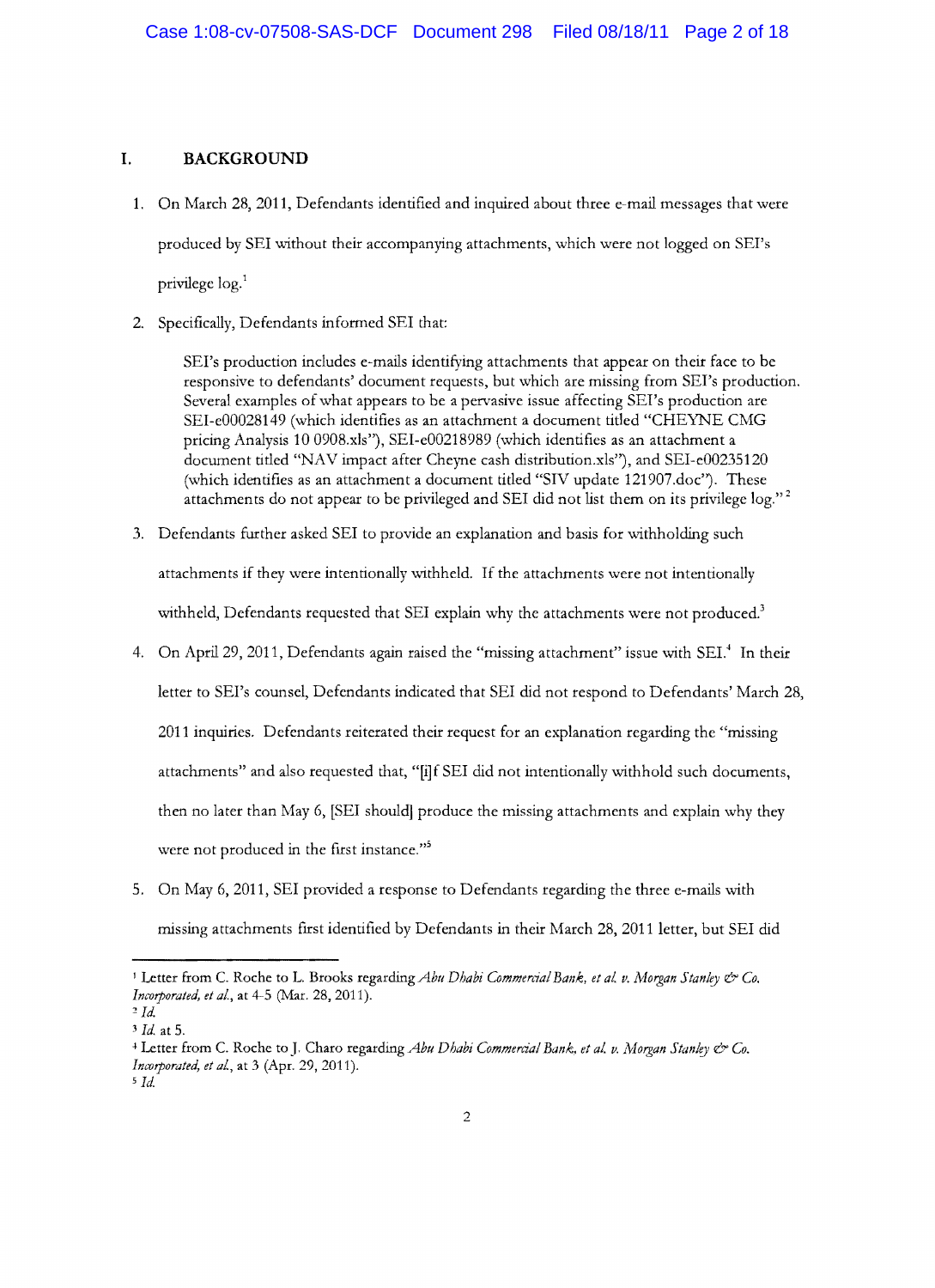not provide an explanation for the absence or withholding of any attachments beyond those specifically identified by Defendants.<sup>6</sup>

- 6. SEI indicated that it would produce the missing attachments for two e-mail messages identified by Defendants,<sup>7</sup> and further indicated that it was unable to produce the attachment for the third e-mail message identified by Defendants because the e-mail was saved on a shared drive without the attachment and SEI was unable to locate the e-mail and attachment in any other locations.<sup>8</sup>
- 7. On May 17,2011, Defendants responded to SET's May 6, 2011 communication and stated:

In your letter, you agreed to produce two email attachments (the attachments to SEIe00218989 and SEI-e00235120) that SEI withheld from production. Please produce these documents on or before May 20, 2011. While we appreciate your agreement to produce these documents, you still have not addressed the broader issue raised in my March 28, 2011 letter: SEI apparently withheld from its prior productions responsive, non-privileged attachments to emails it produced. In fact, your May 6 letter only underscores the seriousness of this issue; it confirms that SEI had two of the three example documents we identified, that those documents are not privileged, and that SEI nevertheless failed to produce them previously. As I also noted in my March 28 letter, the problem of missing attachments appears to be pervasive throughout SET's production, affecting more documents than just the three examples I noted in my letter. Additional examples include, but again are not limited to, SEI-E01203076, SEI-E01259448, SEI-E00430204, SEI-E00432753, SEI-EOl183751, SEI-E01418050 (listing 4 attachments, only 2 of which were produced). Please explain no later than May 20 why these documents were \'vithheld or otherwise not produced. Please also confirm that SEI has produced all other responsive attachments to produced emails, or otherwise produce those attachments on or before May 24. Ifthe missing attachments are the result of technical problems or limitations in SEI's search capabilities, please let us know so we can work with you to find a solution.<sup>9</sup>

8. On June 3, 2011, SEI responded to Defendants' May 17,2011 letter and stated, "Plaintiffs

produced the attachments to SEI-e00218989 and SEI-e00235120. Regarding the other

<sup>6</sup> Letter from J. Charo to C Roche regarding *Abu Dhabi Commercial Bank v. Morgan Stanlry* & *Co. Inc.,* at 2 (May 6,2011).

*<sup>7</sup>Id* ("SEI will produce the attachments to SEI-e00218989 and SEI-e00235120.").

<sup>&</sup>lt;sup>8</sup> Id. ("Regarding the final email attachment you reference, in the ordinary course of SEI's operations, SEI saved the email bearing Bates number SEI-e00028149 in a shared drive location without also saving its attachment. The attachment was not located during SEI's search for responsive documents. Accordingly, plaintiffs are unable to produce the attachment."). The attachment that SEI has not been able to locate is titled "CHEYNE CMG pricing Analysis 10 0908.xls."

<sup>&</sup>lt;sup>9</sup> Letter from C. Roche to J. Charo regarding *Abu Dhabi Commercial Bank, et al. v. Morgan Stanley & Co. Incorporated, et al., at 1 (May 17, 2011).*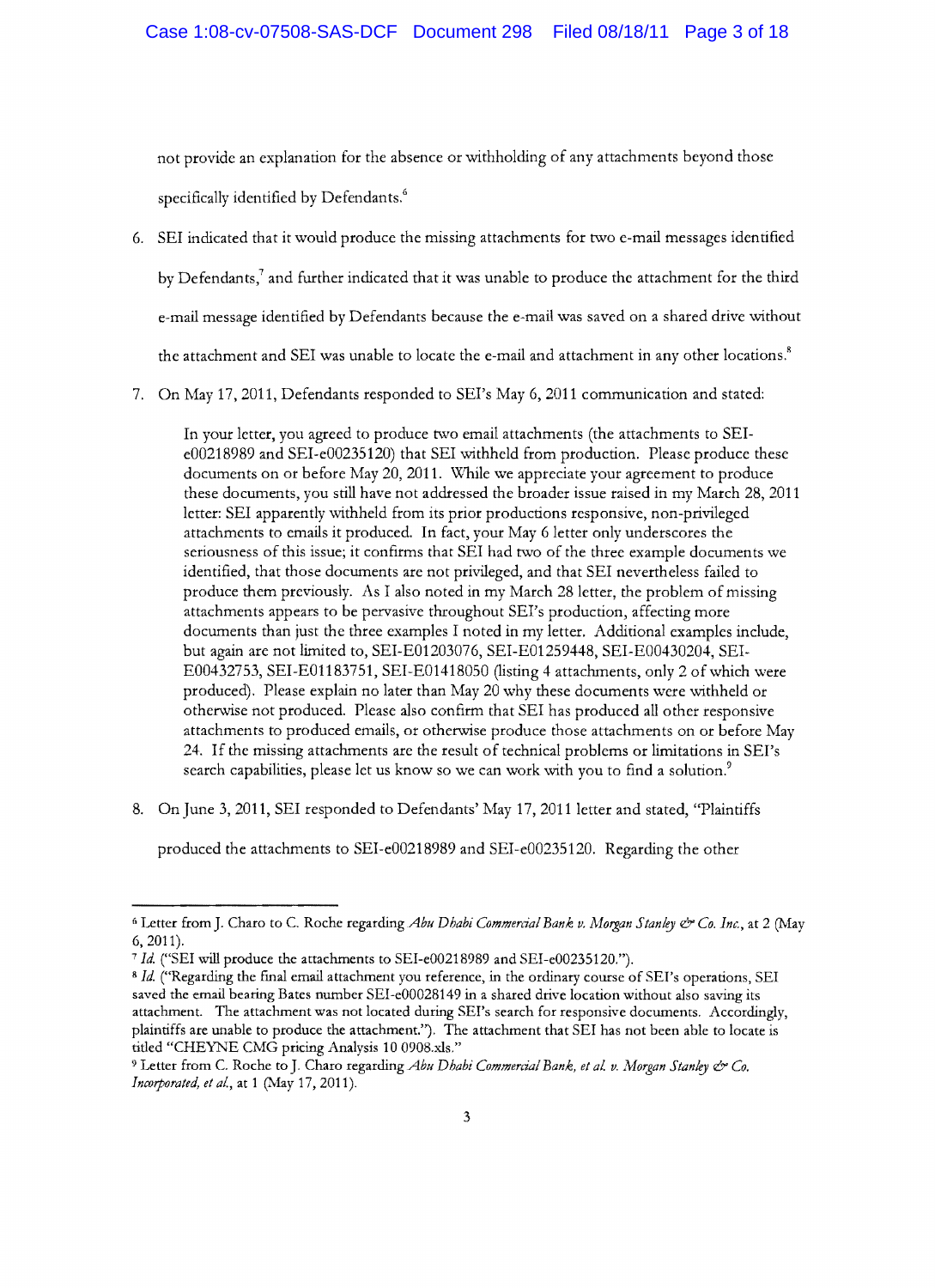attachments you reference, none are [sic] responsive. As I explained in my June 1, 2011 letter to Mr. Miller and on numerous other occasions, plaintiffs have conducted a reasonably diligent search for responsive documents and produced the non-privileged responsive documents located in that search. I note, however, that Morgan Stanley has not produced a number of responsive Morgan Stanley documents produced by other entities, such as Cheyne. Examples of such documents are listed in my June 1, 2011 letter." $10$ 

### **II. THE PARTIES' POSITIONS**

- 9. Defendants and SEI have provided separate Submissions to the Special Master pertaining to Defendants' present Motion. Below is a summary of the respective contentions of the Parties.
- 10. Defendants argue that SEI's failure to produce certain attachments to responsive e-mails is "inconsistent with its discovery obligations" for at least three reasons.<sup>11</sup>
- 11. First, Defendants contend that their Requests for the Production of Documents call for SEI "to produce non-privileged responsive documents as they are kept in the ordinary course of business."<sup>12</sup>
- 12. Second, Defendants argue that SEI's failure to produce non-privileged attachments to responsive e-mails is in violation of Rule  $34(b)(2)(E)(i)$  and the Southern District's Local Rule  $26.3(c)(2)$ , which require a producing party to produce documents as they are kept in the ordinary course of business.<sup>13</sup> Defendants also note that the approach taken by SEI is inconsistent "with the parties' prior practice in this case of producing non-privileged or protected attachments to responsive emails."<sup>14</sup>
- 13. Finally, Defendants contend that the definition of the term "document" found in The Sedona

<sup>10</sup>*Id* 

<sup>&</sup>lt;sup>11</sup> Defendants' Submission Regarding SEI's Improper Withholding of E-Mail Attachments, at 2 (June 28, 2011) ("Defendants' June 28 Submission").

 $12$  *Id.* 

*BId* 

<sup>14</sup> Id.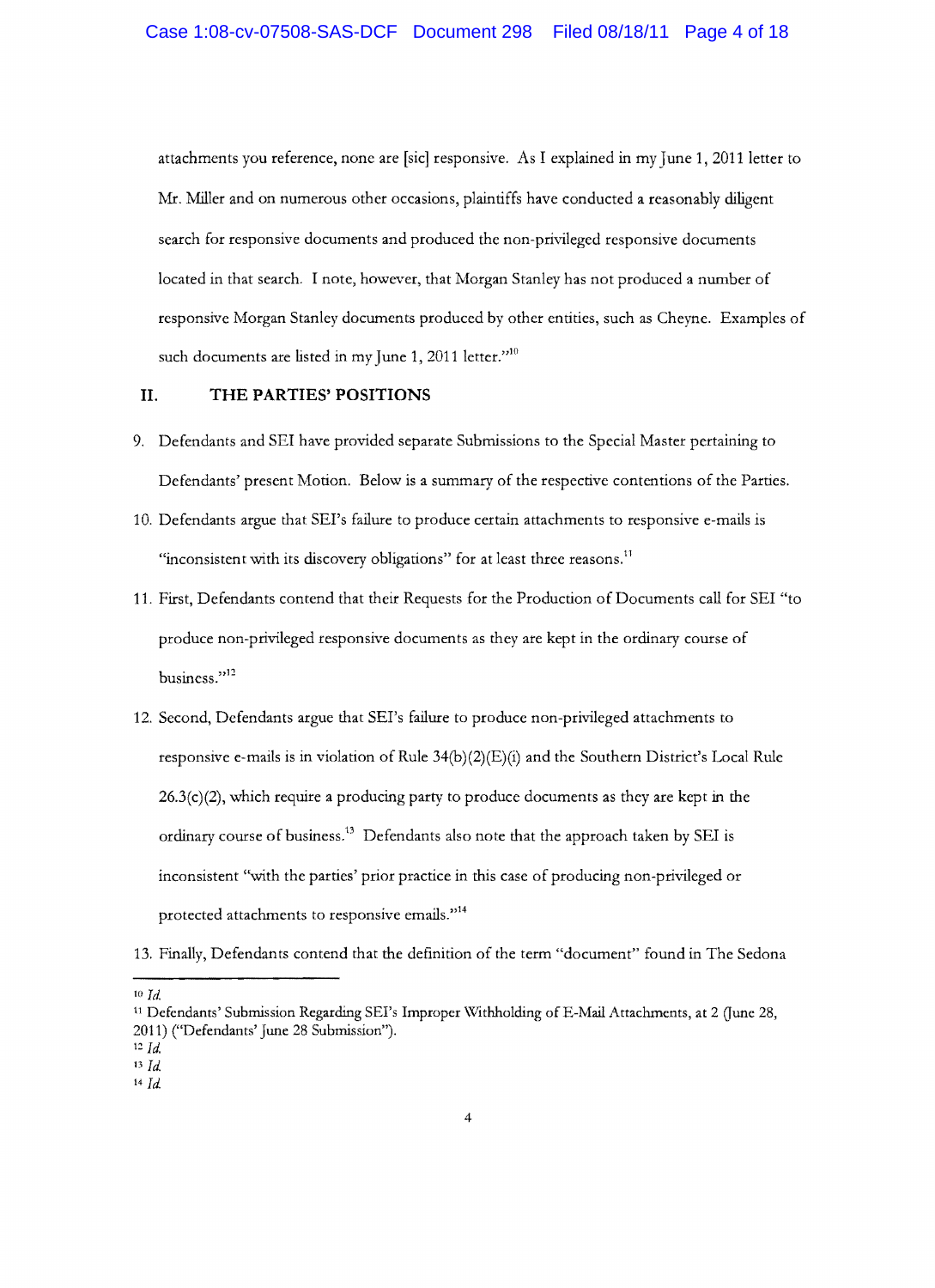Conference's Glossary provides helpful guidance in the present dispute because it defines "document" as:

A collection of pages or fIles produced manually or by a software application, constituting a logical single communication of information, but consisting of more than a single standalone record. Examples include a fax cover, the faxed letter, and an attachment to the letter  $t$  – the fax being the "Parent," and the letter and attachment being a "Child."<sup>15</sup>

- 14. Defendants further contend that SEI's "failure to identify and remedy the cause(s) of what appears to be a widespread problem affecting SEI's production" and SEI's "refusal to produce attachments (or its failure to explain why it is unable to do so) amounts to a failure to produce documents in their entirety, and thus a failure to comply with its discovery obligations."<sup>16</sup>
- 15. In support of their argument that SEI is withholding responsive attachments, Defendants point to their May 17, 2011 letter which requested that SEI produce two of the four attachments to a December 3, 2007 e-mail. Defendants note that one of the withheld attachments is titled "Dasher Letter - PB US Final.pdf," and argue that the "attachment appears to be the final version of a November 2007 letter to SEI's investors from then-SEI Chief Investment Officer Karl Dasher containing SEI's response to various market events and describing SEI's understanding with regard to the ongoing performance of the assets in the Cheyne SIV."<sup>17</sup> Defendants further note their belief that the non-produced attachment is "highly relevant and responsive [as evidenced by the fact that] SEI produced a draft of it elsewhere."<sup>18</sup>
- 16. In its Opposition to the current Motion, SEI disputes Defendants' allegation that there appears to be "'a widespread problem affecting SEI's production."<sup>19</sup>

 $15$   $Id.$ 

*<sup>16</sup>Jd.* 

*<sup>11</sup> Id.* at 1-2.

*<sup>18</sup>Id.* 

<sup>&</sup>lt;sup>19</sup> Plaintiffs' Submission Regarding SEI's Email Attachments, at 1 (July 6, 2011) ('Plaintiffs' Opposition'') (quoting Defendants' June 28 Submission, at 2).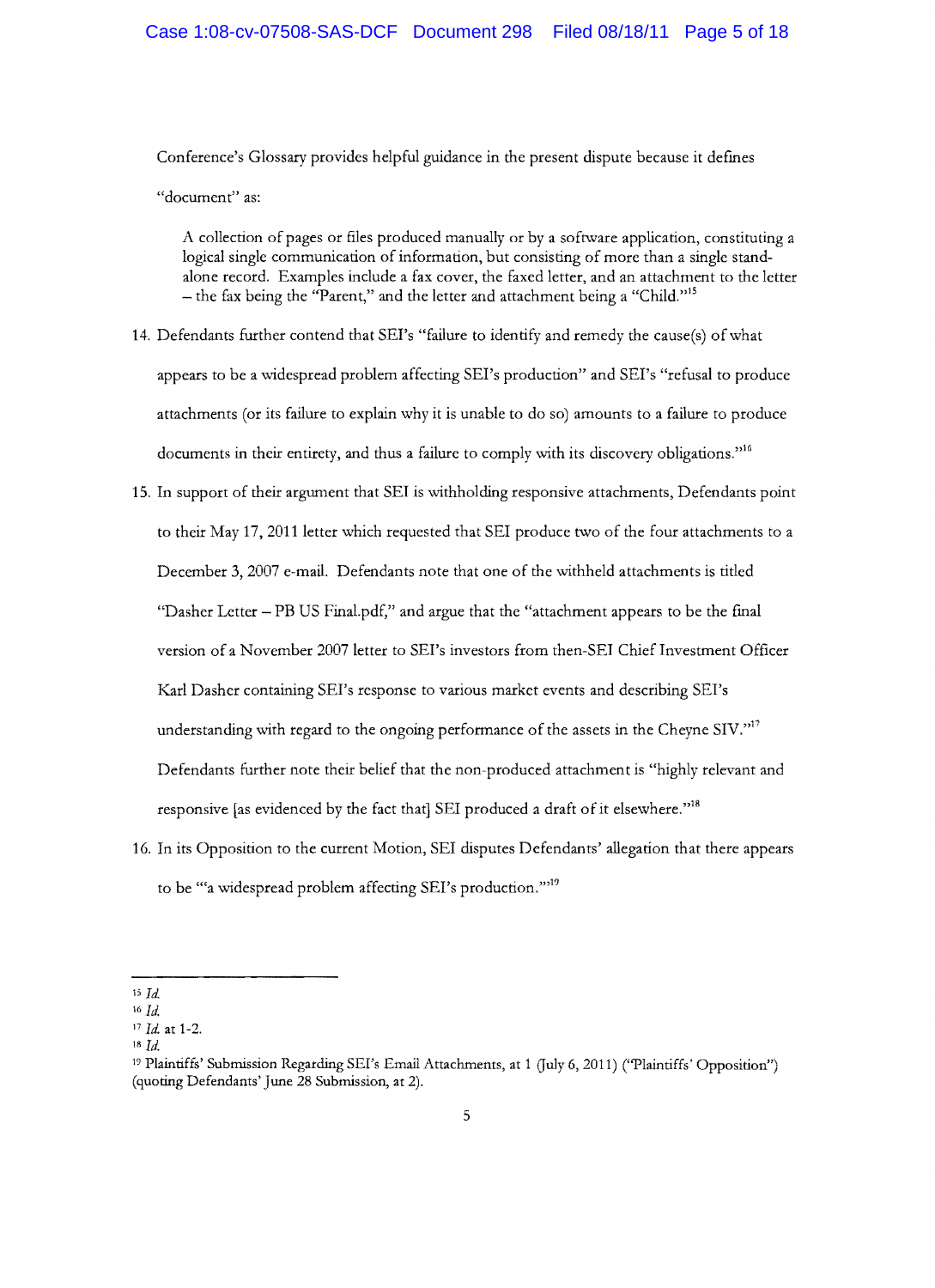- 17. Rather, Plaintiffs contend that "SEI conducted a reasonably diligent search for responsive documents and produced the non-privileged, responsive documents located in that search."
- 18. Plaintiffs further note that SET's production included e-mails and their attachments and that the production "has exceeded 1.5 million pages of documents." $20$
- 19. It appears that Plaintiffs' main argument, however, is that the attachments identified by Defendants as not having been produced or logged "are [not] responsive [because] they fall outside of the relevant time period of January 1, 2004 through October 31, 2007, [which is] the relevant time period that SEI has consistently stated it would limit its production to."<sup>21</sup>
- 20. Plaintiffs further contend that, in Draft Report and Recommendation No. 14, the Special Master "recently recognized" that the "relevant time period" defined by Plaintiffs is appropriate.<sup>22</sup>
- 21. Based on this argument, Plaintiffs contend that "[b]ecause the emails are outside the relevant time period and thus not responsive, the Special Master should not compel SEI to produce their attachments (which are also from outside the relevant time period)."<sup>23</sup>
- 22. Also based on this argument, Plaintiffs posit that "defendants have only pointed to nine emails for which SEI did not initially produce attachments, *only three of which* were from the relevant time period." $24$
- 23. Plaintiffs reiterate their position that SEI has "already conducted a reasonably diligent search and produced all responsive, non-privileged documents it located during that search," and maintain

*<sup>20</sup> Id.* 

*<sup>21</sup> Id.* at 1-2, n. 2 (plaintiffs note that "in each of its responses to Morgan Stanley's document requests, SEI has maintained that it would limit its production to the time period of January 1, 2004 through October 31, 2007.").

<sup>&</sup>lt;sup>22</sup> *Id.* at 1-2.

*<sup>23</sup> Id.* at 2.

*<sup>24</sup> Id.* at 1 (emphasis in original).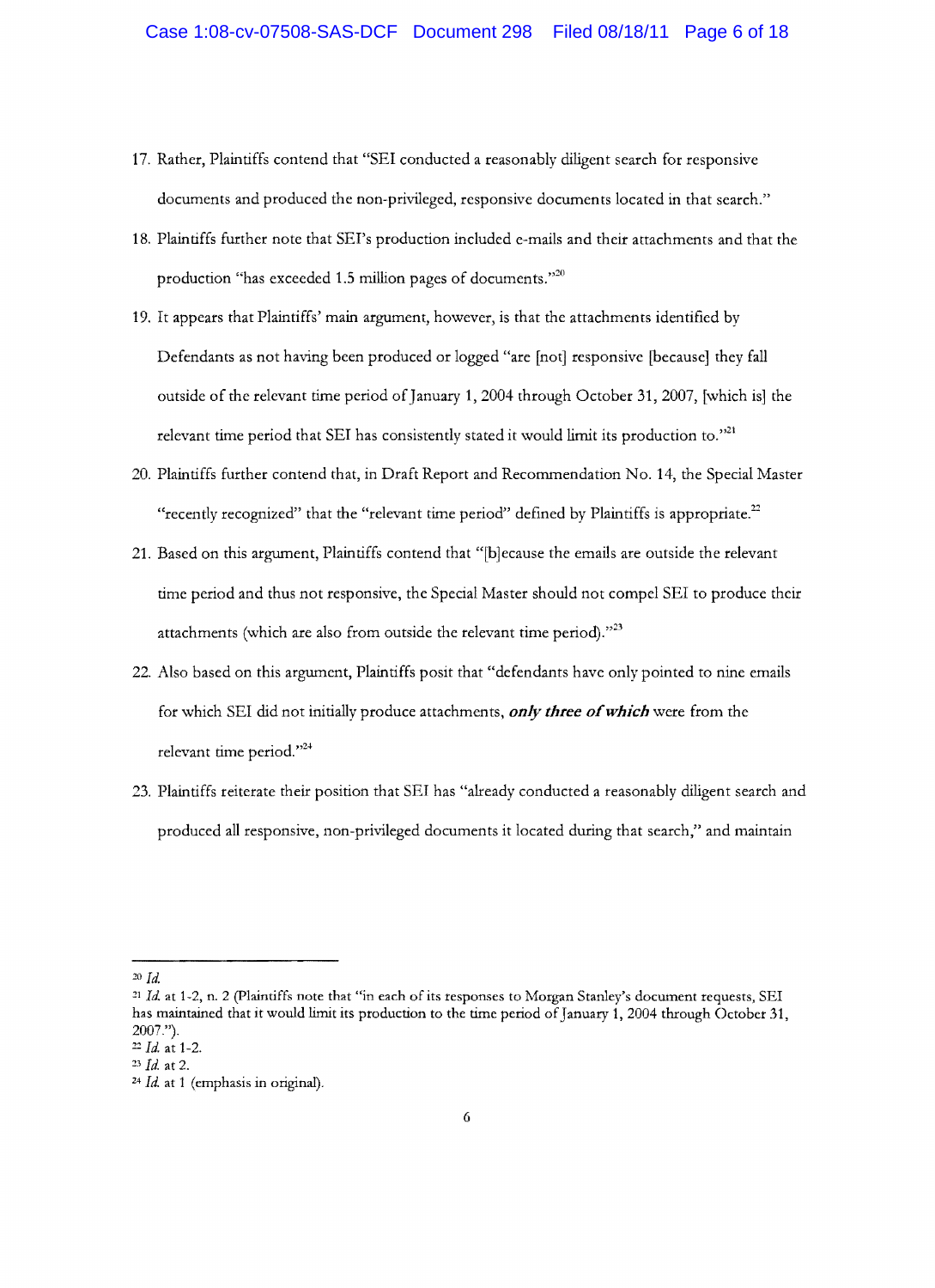that "the Special Master should deny defendants' request for a global recommendation that SEI should produce all non-privileged attachments to emails it previously produced."<sup>25</sup>

- 24. Plaintiffs appear to contend that any production of e-mails dated after October 31, 2007 was inadvertent because SEI "was forced to complete a million plus page production in a matter of weeks."26
- 25. Plaintiffs further suggest that "[j]ust as the Special Master found [in Draft Report and Recommendation No. 14 related to the Parties' privilege dispute] 'that SEI should not be punished for "overlogging" (if it has done so),' SEI should not be compelled to produce attachments to non-responsive emails it produced." $27$
- 26. Nevertheless, Plaintiffs indicate their apparent willingness to research the "missing attachment" issue - or at least investigate certain documents - but also suggest that, "[i]f defendants still believe that there are additional responsive, non-privileged documents that SEI has not produced, defendants should identify all of those attachments to plaintiffs at once so that plaintiffs can address them at the same time."<sup>28</sup>
- 27. In their Reply, Defendants address each of Plaintiffs' arguments as described below.
- 28. In response to Plaintiffs' contention that Defendants have identified only nine documents that have missing attachments, Defendants provide a list of 126 additional e-mails (all dated between January 1, 2004 and October 31, 2007) that are missing one or more attachments, and indicate

*<sup>25</sup>Id.* at 2.

<sup>&</sup>lt;sup>26</sup> Id. at 1 ("... defendants sent a May 17, 2011 letter that pointed to six additional emails (all sent between December 31, 2007 and August 20, *2008)* for which SRI did not produce attachments. \X'hile SRI inadvettendy produced these emails when it was forced to complete a million plus page production in a matter of weeks, neither the emails nor their attachments are responsive as the fall outside the relevant time period of January 1, 2004 through October 31, 2007."). <sup>27</sup>*Id.* at 2, n.3.

*<sup>28</sup>Id.* at 2.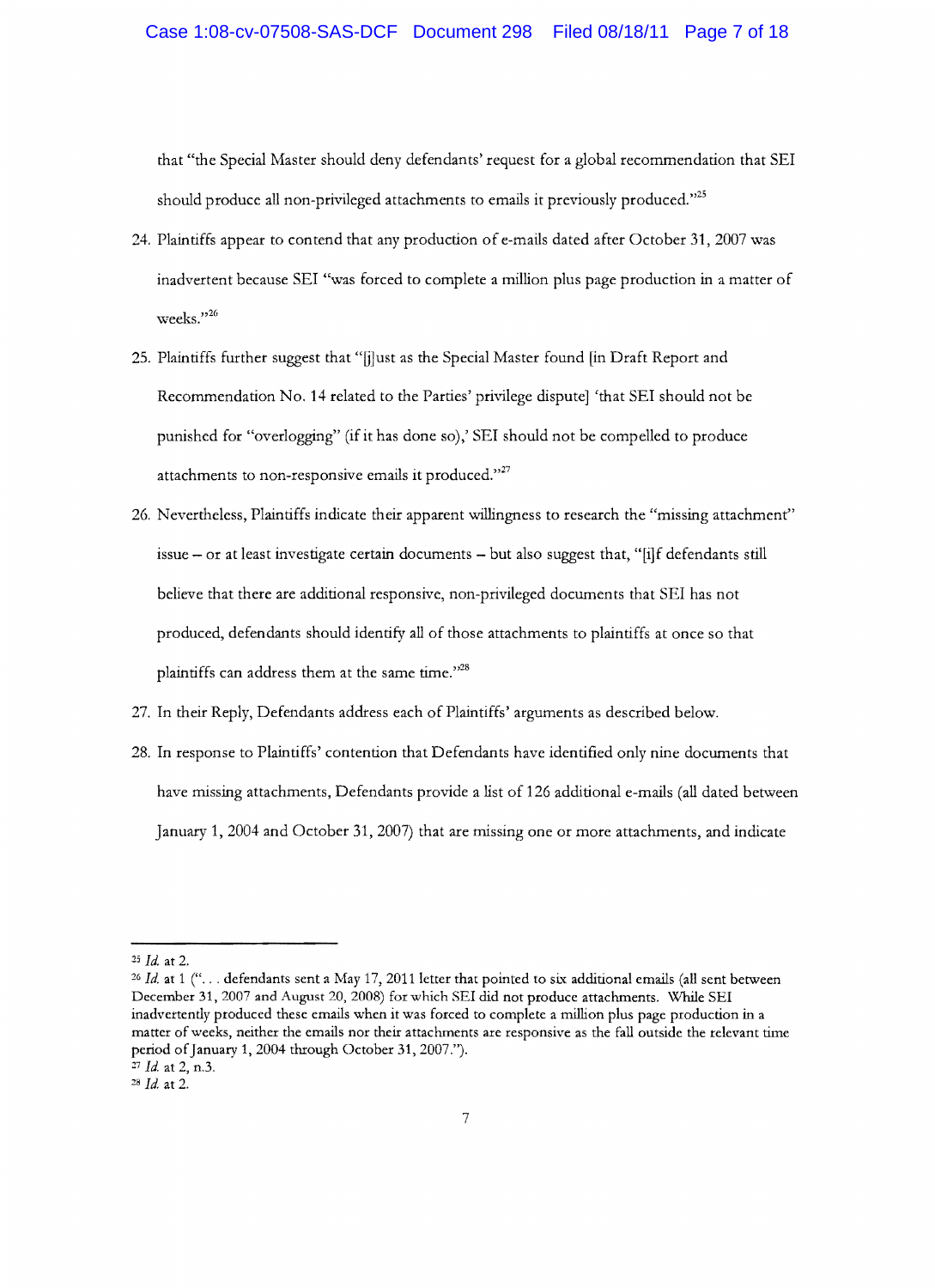that the "list is not intended to be exhaustive, and is the result of only a limited, time-consuming manual review of SEI's documents."<sup>29</sup>

- 29. With regard to Plaintiffs' "relevant time period" argument, Defendants note that several of the attachments they identified as missing fall within the January **1,2004** through October 31, 2007 timeframe.<sup>30</sup>
- 30. In addition, Defendants state that "SEI's argument that its post-October 31, 2007 documents are irrelevant disregards the facts that (1) SEI *has already agreed* to produce documents from the January 1, 2004 – June 30, 2009 period..., and (2) over 75% of the emails SEI has produced – 20,919 out of 27,274 total emails – were sent *after* Oct. 31, 2007."<sup>31</sup>
- 31. Defendants contend that "SEI should not be permitted to evade its obligation to produce attachments to responsive, non-privileged emails ... and should be required to account for its failure to remedy the serious flaws in its production."<sup>32</sup>

### **III.** LEGAL STANDARD

32. In every discovery context, a motion to compel is entrusted to the sound discretion of the district court.<sup>33</sup>

<sup>29</sup> Defendants' Reply Regarding SEI's Improper Withholding of Email Attachments, at 1, n. 2 Guly 12, 2011) ("Defendants' July 12 Submission"). In ail, it appears that Defendants have identified 129 e-mails to Plaintiffs that have been produced without one or more attachments, and such attachments are not found on SEI's privilege log.

*<sup>30</sup>Id.* at 1.

*<sup>31</sup>Id.* (emphasis in original) (citing General Objection No. 10 in Plaintiff SEI Investment Company's Responses to Defendant The McGraw-Hill Companies, Inc.'s First Request for Production of Documents (dated Nov. 2,2009), which indicates that SEl "objects to the Requests to the extent they are overly broad as to time or scope. However, plaintiff will produce documents concerning the time period from January 1, 2004 to June 30, 2009.").

<sup>32</sup> *Id.* at 2.

<sup>33</sup> *See Am. Sav. Bank, FSB v. UBS Paine Webber, Inc., (In re Fitch, Inc.),* 330 F.3d 104, 108 (2d Gr. 2003); *United States v. Sanden,* 211 F.3d 711, 720 (2d Cir. 2000).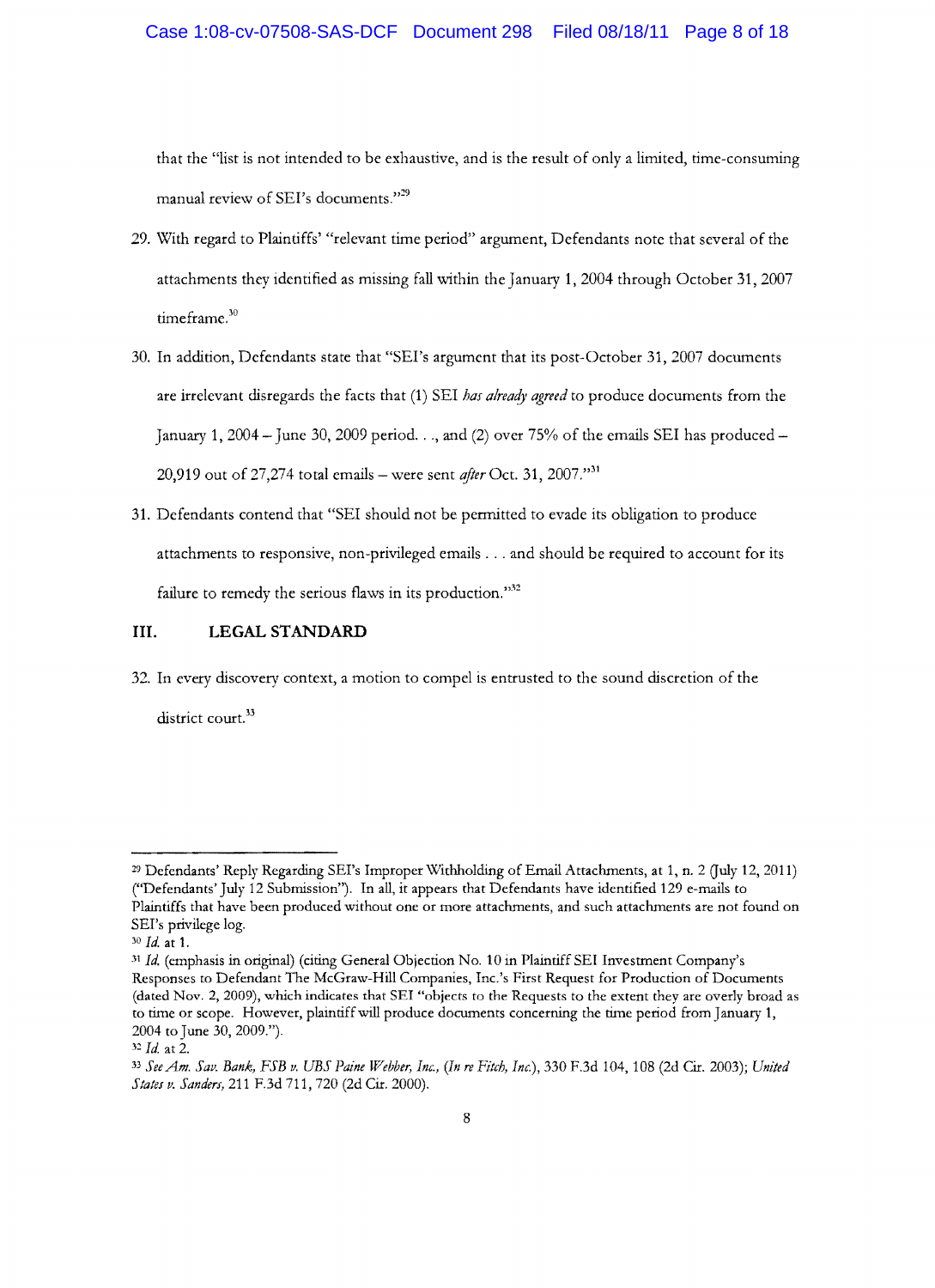- 33. The Second Circuit has noted that a "trial court enjoys \vide discretion in its handling of pre-trial discovery, and its rulings with regard to discovery are reversed only upon a clear showing of an abuse of discretion."34
- 34. A district court is considered to have abused its discretion "if it bases its ruling on a mistaken application of the law or a clearly erroneous finding of fact. $35$
- 35. "The party seeking the discovery must make a prima facie showing that the discovery sought is more than merely a fishing expedition."<sup>36</sup>
- 36. A review of case law reveals many cases where there is an implication that attachments must be produced with e-mails (or identified via load file data), but most of these cases deal with "form of production" questions and relevance is assumed. $37$
- 37. Interestingly, however, when confronted with the question of whether e-mails and attachments should be treated separately for the purpose of assessing whether each item can be withheld on the grounds of privilege (albeit in a different context), courts appear to expect that attachments, like earlier strings in e-mail correspondence, need to be treated separately and logged as such  $38$ absent an agreement of the parties or an order of the court providing otherwise.

<sup>37</sup>*See, e.g.• PSEG Power* N. Y, *Inc. v. A/bend Constmctors, Inc.,* 2007 W'L 2687670 (N.D.N.Y. Sept. 7,

2007)("Without question, attachments should have been produced with their corresponding emails as such are kept in the usual course of business."); *CP Solutions* PIE, *Ltd. v. General Electric Co.,* 2006 \X'L 1272615, at \*4 (D. Conn., Feb. 6, 2006) ("Defendants chose to provide the documents in the manner in which they were kept in the ordinary course of business. Attachments should have been produced with theit corresponding emails"); *Milkr v. IBM*, 2006 WL 995160 (N.D. Cal. Apr. 14, 2006) (court ordered the producing party to match all e-mails with their corresponding attachments for the opposing party's accurate review). <sup>38</sup>*See CT. v. Lbera/ School Dist.,* 2008 W'L 217203 (D. Kan.,]an. 25, 2008) (fmding privilege waived for attachments to e-mails that were not separately logged with the allegedly privileged e-mail communication); see also Thomas Y. Allman, Anthony J. Diana, Ashish S. Prasad and Matthew A. Rooney; Beth Ann Schultz and Therese Craparo, *Practising Law Institute Electronic Discovery Deskbook*, § 5:3 Key Issues for Discussion (2010)

<sup>34</sup>*In re* DG *AcquiJition Corp.,* 151 F.3d 75, 79 (2d Gr. 1998) (citing *Cmden v. Bank ofN.Y,* 957 F.2d 961, 972 (2d Cit. 1992)).

*<sup>35</sup> Milanese v. Rust-Oleum Corp.,* 244 F.3d 104,110 (2d Cit. 2001).

*<sup>36</sup> Evans v. Calise,* No. 92-cv-8430, 1994 \X1L 185696, at \*1 (S.D.NY May 12, 1994); *United States v. Int'l Bus. Mach. Corp.,* 66 F.R.D. 215, 218 (S.D.N.Y. 1974) (burden is on moving party to establish relevance); *see also United States v. Berrios.* 501 F.2d 1207, 1211 (2d Cir. 1974) ("Disclosure should not be directed simply to permit a fishing expedition.").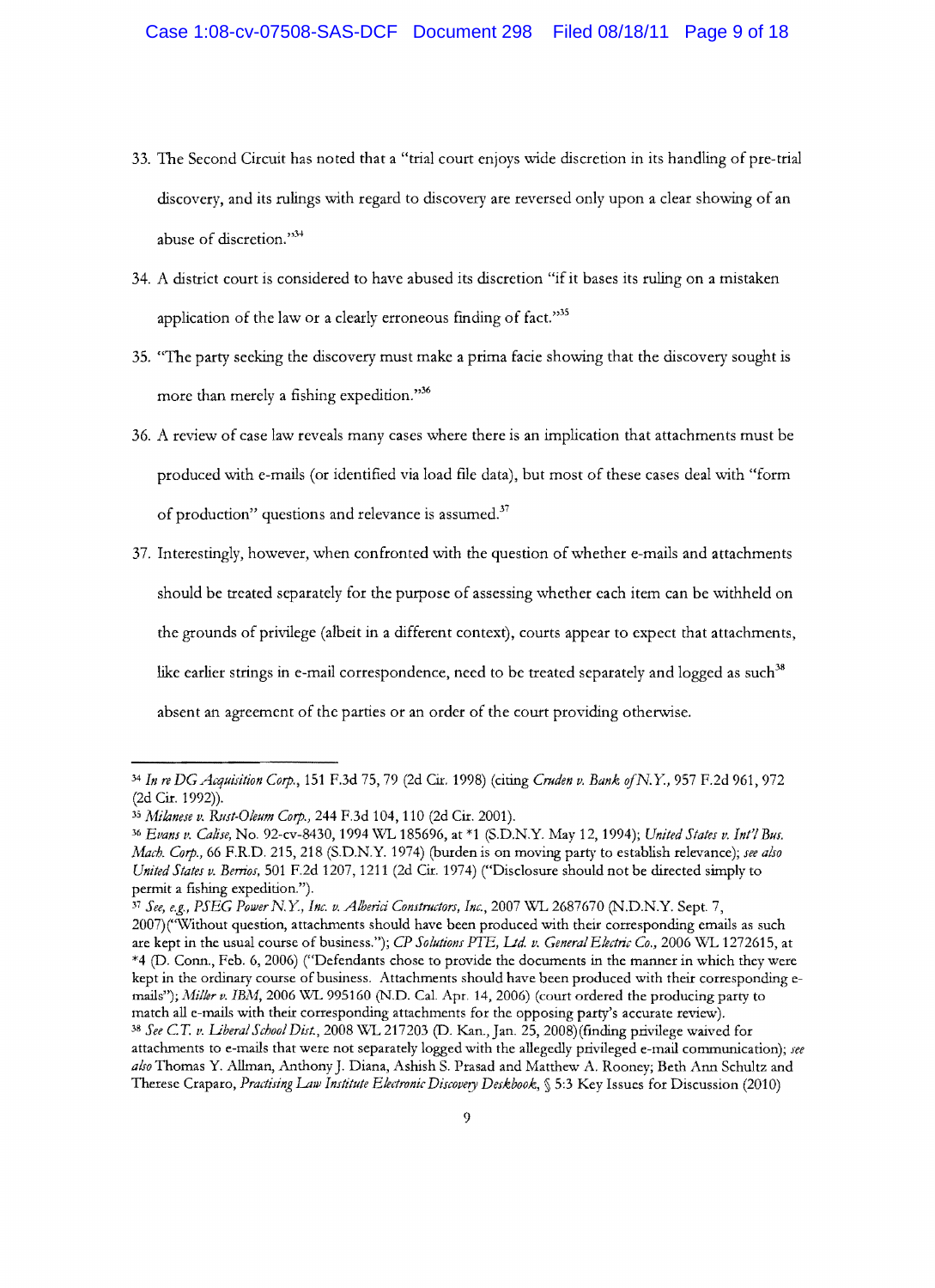- 38. The Special Master was not directed to any cases in the United States that have definitively addressed the precise issue here, even though it would seem to be a fairly significant and recurring issue.<sup>39</sup>
- 39. Conceptually, there is a good basis for considering each item (each e-mail and each attachment) separately. Relevance is the *sine qua non* of discovery. *See* Fed. R. Civ. P. 26(b)(1). If information is not relevant, it is not discoverable under plain text of the Rule. Thus, if an e-mail attaches three disparate items in one communication package, that does not mean that all three items relate to the same thing or would be equally relevant to a discovery request.
- 40. At the same time, the "completeness" standard of Fed. R. Evid. 106 states that when part of a document is introduced into evidence, the entire document may be required if it "ought in fairness" be considered contemporaneously. The logic of this evidentiary rule extends backwards to discovery which often leads to a conclusion (or at least a presumption) that if something was attached to a relevant e-mail, it is likely also relevant to the context of the communication. In addition, harkening back to the days of paper discovery, communications and documents that were attached contemporaneously (as with a staple through all pages) were often treated as a single object for relevance assessments.
- 41. In addition, Fed. R. Civ. P. 34 (b)(2)(E)(i) allows a responding party to "produce documents as they are kept in the usual course of business or ... organize and label them to correspond to the categories in the request." As some courts have found, there is some appeal to the notion that

<sup>(&</sup>quot;Similarly, it may be difficult to determine how to address privileged or nonresponsive attachments to a nonprivileged, responsive email and vice versa, that is, a privileged or nonresponsive email with at least one nonprivileged and responsive attachment. Questions may be raised regarding whether the email or individual attachments can simply be withheld from production, without acknowledging that the withheld document is associated with its email or attachment, or whether the privileged or nonresponsive email or attachment must be redacted prior to production and separately logged.").

<sup>&</sup>lt;sup>39</sup> Cf. Todd Pohokura Ltd v Shell Exploration New Zealand Limited, High Court, Wellington, CIV-2006-485-1600, Dobson], 12 August 2009 (Court accepted proposition that attachments to e-mail were not automatically relevant and allowed consideration of the relevance of each attachment separately, viewing the attachments as separate documents rather than being part of a single electronic communication).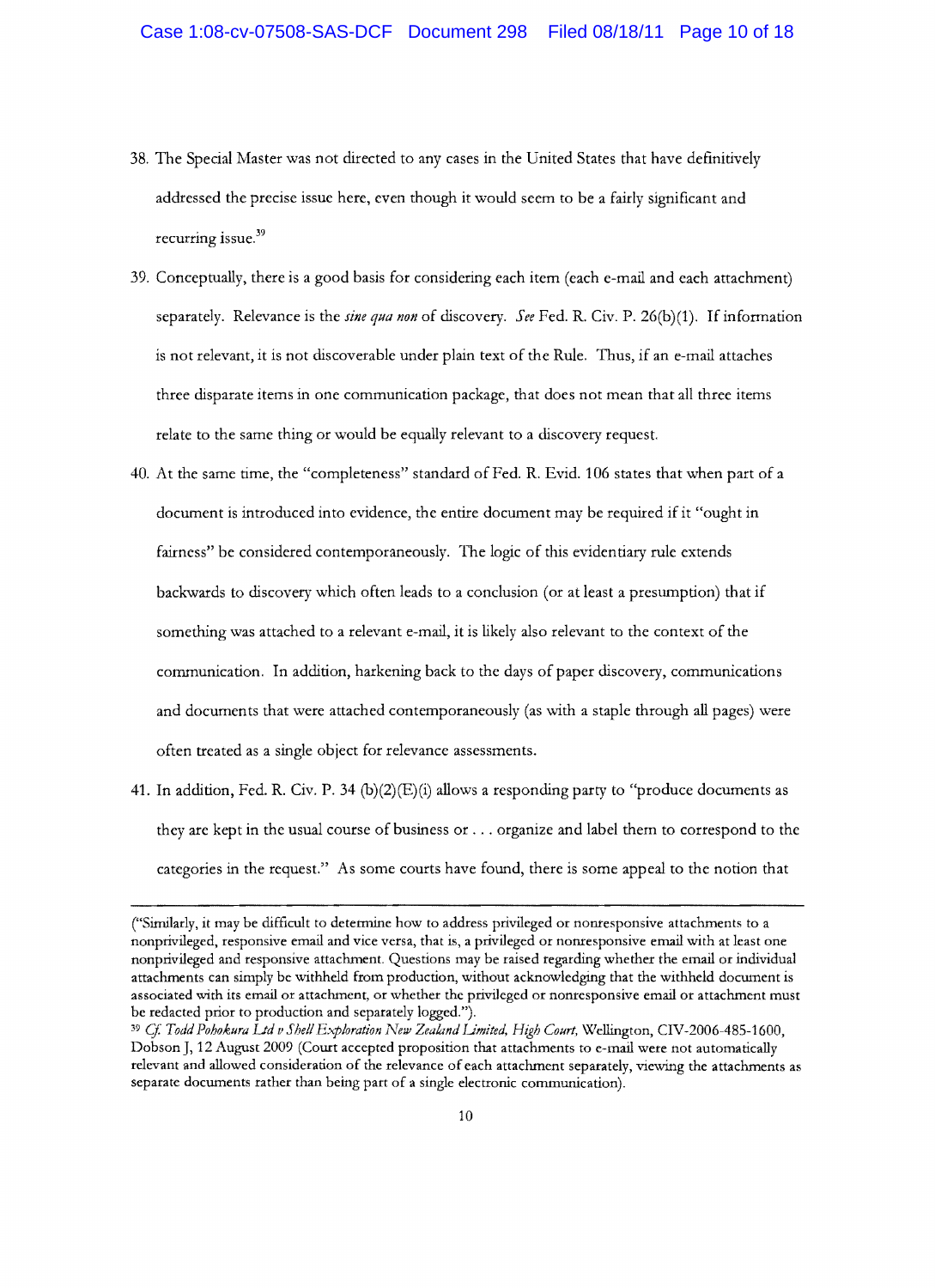production of a parent e-mail along with its corresponding child attachment satisfies Rule 34's "usual course of business" requirement for parties who opt to produce documents in that manner.<sup>40</sup>

42. Anecdotal evidence and secondary materials indicate that the prevailing practice, absent party agteement or court order to the contrary, is for parties to produce any non-privileged attachment to an e-mail if the e-mail is determined to be relevant, and to produce the e-mail if any of the attachments are determined to be relevant.<sup>41</sup> This does not mean that there is an ironclad legal standard - but this existing pattern of practice serves as a helpful guide for related discovery disputes.

## **IV. FINDINGS**

43. A review of the legal authorities suggests that the best practice is for parties to discuss the production and logging of e-mails and attachments as singular or separate items in advance of production and to reach agreement as to the treatment of e-mails and attachments for responsiveness and for privilege purposes. Regtettably, it does not appear from the Parties' Submissions that *this* was done in the present case.

<sup>&</sup>lt;sup>40</sup> See, e.g., Consolidated Rail Corp. v. Grand Trunk Western Railroad Co., 2009 WL 5151745, at \*3 (E.D. Mich. Dec. 18,2009) (ftnding that producing party's document production complied with Rule 34's "usual course of business" requirement where *inter alia* "[e]mail attachments were produced directly following the corresponding email."); cf. U&I Corp. v. Advanced Med. Design, Inc., 251 F.R.D. 667, 675 n. 14 (M.D. Fla. 2008)("The dubious practice of producing e-mails without attachments in federal discovery has not gone unnoticed by other courts.") (citing *PSEG Power*, 2007 WL 2687670, at \*5-7)).

*<sup>41</sup> See, e.g.,* Federal Trade Commission's Bureau of Competition's Production Guide, at 2. b. (indicating that the parent/child email/attachment relationship must be preserved by including a reference to all attachments; and that attaclunents must be produced as separate documents and numbered consecutively to the parent email) available at http://www.ftc.gov/bc/guidance/bcproductionguide.pdf ; see also Department of Justice's Electronic Production Letter (template)("the integrity of any produced e-mail must be maintained except as limited by any claim of privilege") available at

http://www.justice.gov/atr/public/electronic\_discovery/243194a.htm.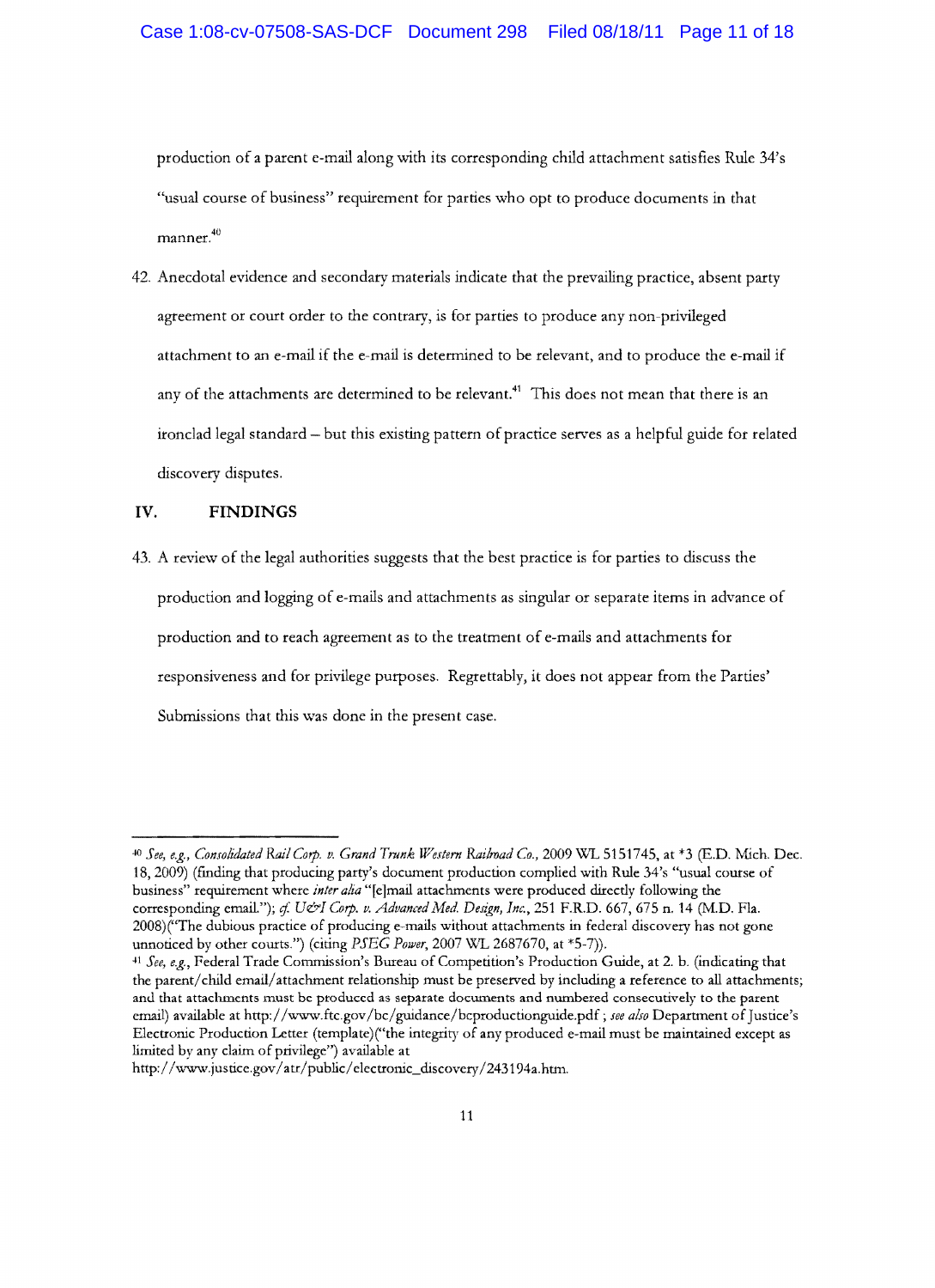- 44. That said, according to Defendants, the withholding of purportedly non-responsive attachments from the production of "parent" relevant e-mails is inconsistent with the Parties' past practice in this case - a point which Plaintiffs do not dispute.
- 45. Based upon Defendants' July 12 Submission, it does not appear that the issue of withheld or non-produced attachments is isolated to a handful of examples. Rather, the Special Master understands that Defendants have identified to Plaintiffs nearly 130 e-mails produced by SEI that did not include all of the corresponding attachments, and such "missing" attachments do not appear in SEI's privilege log.
- 46. The Special Master also finds that Plaintiffs' statements regarding missing attachments fail to explain fully why a number of e-mail attachments are not included in SEI's production. In particular, it is unclear if the omissions are largely because e-mails were located and collected from repositories where they had already been disassociated from their attachments in the ordinary course (which may be a legitimate explanation), or if there was a concerted effort to review e-mails and attachments separately for the purpose of relevance determinations, and a determination to withhold from production attachments deemed not relevant.
- 47. Separately, the Special Master believes that Plaintiffs have misapprehended or misconstrued the Special Master's statements regarding the "relevant time period" in Draft Report and Recommendation No. 14. There, the Special Master did not intend to  $-$  and plainly did not  $$ define the relevant time period in this case from January 1, 2004 through October 31, 2007.<sup>42</sup>
- 48. Rather, the Special Master invited the Parties to set forth their respective positions on whether January 1,2004 through October 31, 2007 in fact accurately reflects the relevant time period in

 $42$  Draft Report and Recommendation No. 14, at  $\P$  $[$  62-66 (July 1, 2011).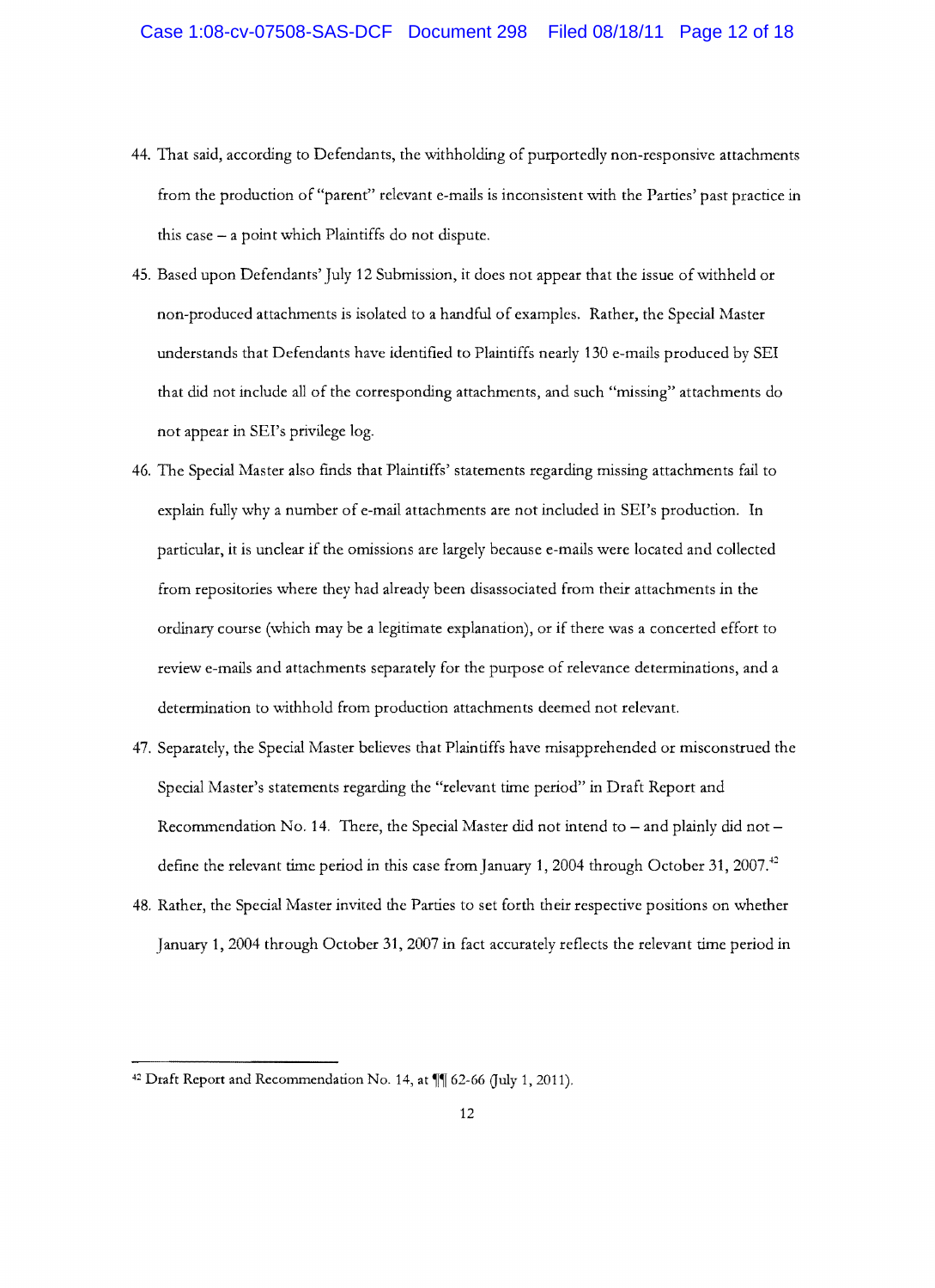this case as evidenced by the Parties' discovery requests and related objections that had been made available to the Special Master at that time.<sup>43</sup>

- 49. Although Plaintiffs now contend that SEI has "consistently stated it would limit its production to" January 1,2004 through October 31, 2007, on the same day it indicated the time period from which it would produce documents in response to Morgan Stanley's document requests *(i.e.,*  January 1,2004 through October 31, 2007), SET also indicated it would produce documents from January 1,2004 through June 30,2009 in response to The McGraw-Hill Company's document requests, which include a request for "all documents concerning the Cheyne SIV."<sup>44</sup>
- 50. In light of the fact that, in response to some document requests, SEI agreed to produce documents through at least June 30, 2009, and the fact that, according to Defendants, more than 75% of SEI's produced e-mails are dated after October 31, 2007, the Special Master ftnds that Plaintiffs' suggestion that SEI's production of e-mails dated after October 31, 2007 was "inadvertent" due to the purported rush in which SEI was "forced" to produce documents is not persuasive when considering the potential preclusion of further discovery.
- 51. After reviewing the document requests served on SEI and the accompanying responses, including those in which SEI indicated that it would produce documents from January 1,2004

<sup>43</sup> Indeed, Draft Report and Recommendation No. 14 indicated that the discussion of the relevant time period was limited to the Parties' dispute regarding documents on SEI's privilege log. *See* Draft Report and Recommendation No. 14, at  $\sqrt{165}$  (July 1, 2011) ("Rather than making a *per se* finding that any documents with a date of November 1, 2007 or later are non-responsive, the Special Master finds that such documents are presumptively non-responsive (as there may be no request that has been served on SEI that requests production of such documents). As set forth below, however, the Special Master will recommend that SEI be required to confirm that none of the post-October 31, 2007 documents listed on Exhibit A are responsive to requests for documents that specify a timeframe other than January 1,2004 through October 31, 2007. The Special Master also will recommend that Defendants be provided with an opportunity to respond to any further Submission by SEI.").

<sup>44</sup>Plaintiff SEI Investments Company's Responses to Defendant The McGraw-Hill Companies, lnc.'s First Request for Production of Documents General Objection No.1 0 (dated Nov. 2, 2009) (indicating that SEI "will produce documents concerning the time period from January 1, 2004 to June 30, 2009."); *see also id* at Request No.3 ("All documents concerning the Cheyne SlY").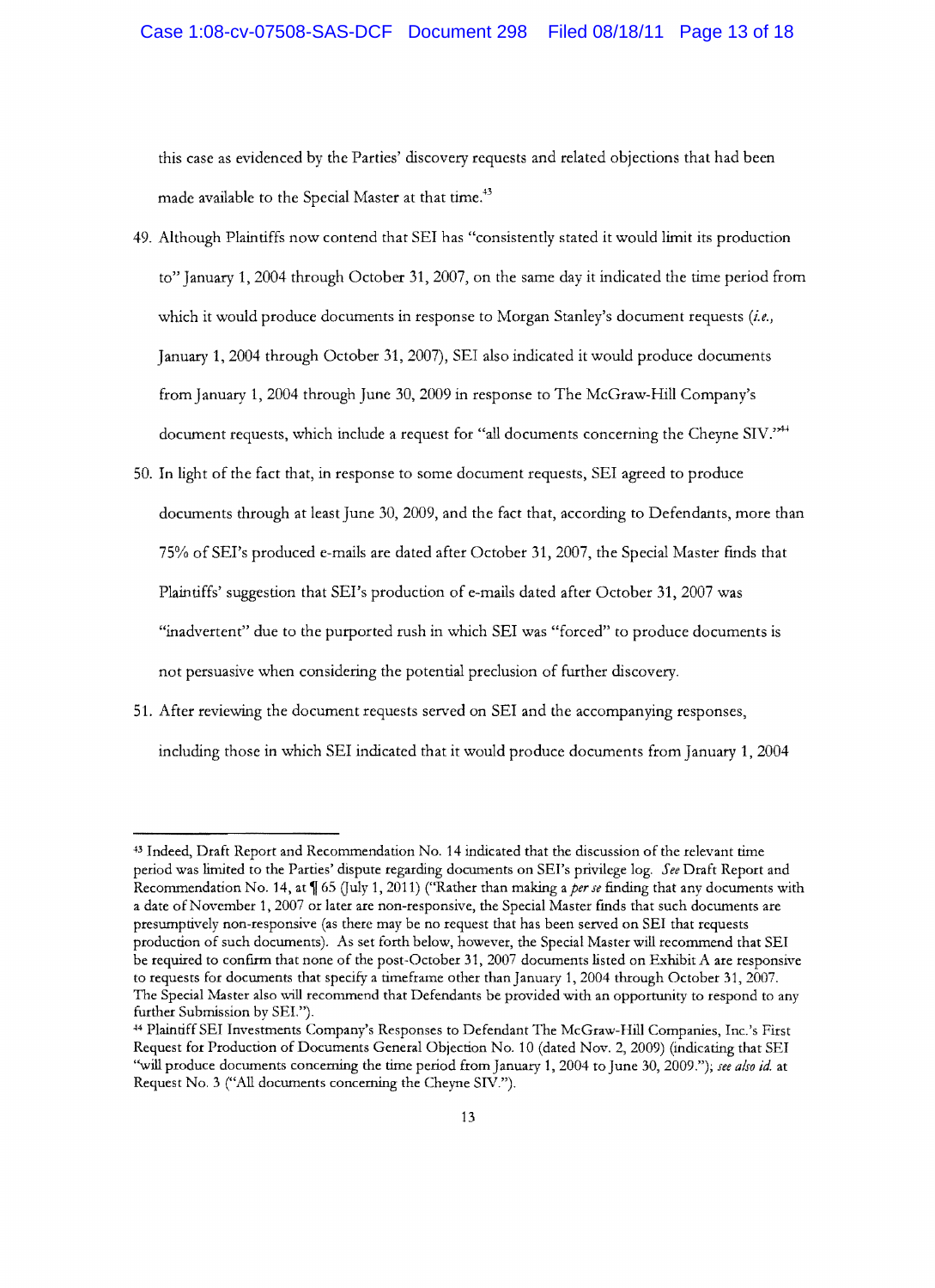through June 30, 2009, the Special Master finds that Defendants have met their burden of showing that the present motion to compel is not an attempt at a fishing expedition.

- 52. Indeed, the one example provided by Defendants regarding the Karl Dasher letter (apparently attached to SEI-E01418050-71, but not produced by SEI) suggests that there may be numerous relevant  $-$  and responsive  $-$  attachments to e-mails that SEI has not produced.<sup>45</sup>
- 53. The Special Master finds that it would be not only inefficient, but also patently unfair, to place the burden on Defendants to identify all of the e-mails that are missing attachments and to identify those e-mails to Plaintiffs for the purpose of further productions.
- 54. However, the Special Master further finds that simply requiring SEI to produce all nonprivileged attachments that were not produced but were attached at some point in time to relevant e-mails that SEI has already produced may be inefficient, and its benefit may not be justified by the burden and expense to Plaintiffs.
- 55. Thus, in order to fully understand the nature and scope of missing e-mail attachments and to move forward with production, and in light of the unique relationship of attachments to e-mails that support an inference of contextual relevance - or where production of the attachments may be required for fairness or completeness, the Special Master believes that SEI should be required to:
	- Produce to Defendants those attachments to the 126 e-mails identified by Defendants in their May 17, 2011 Letter and their July 12,2011 Submission in support of their current Motion; or

<sup>45</sup> The Special Master notes that Plaintiffs did not dispute Defendants' speculation regarding the contents of this withheld e-mail attachment in their Submission in Opposition to Defendants' Motion. Furthermore, the Special Master notes that the two attachments initially withheld by SEI, but produced in response to Defendants' March 28, 2011 Letter (provided as Exhibits 4 and 5 to Defendants' June 28, 2011 Submission) clearly relate to the Cheyne SIV and are plainly responsive to the document requests served on SEI.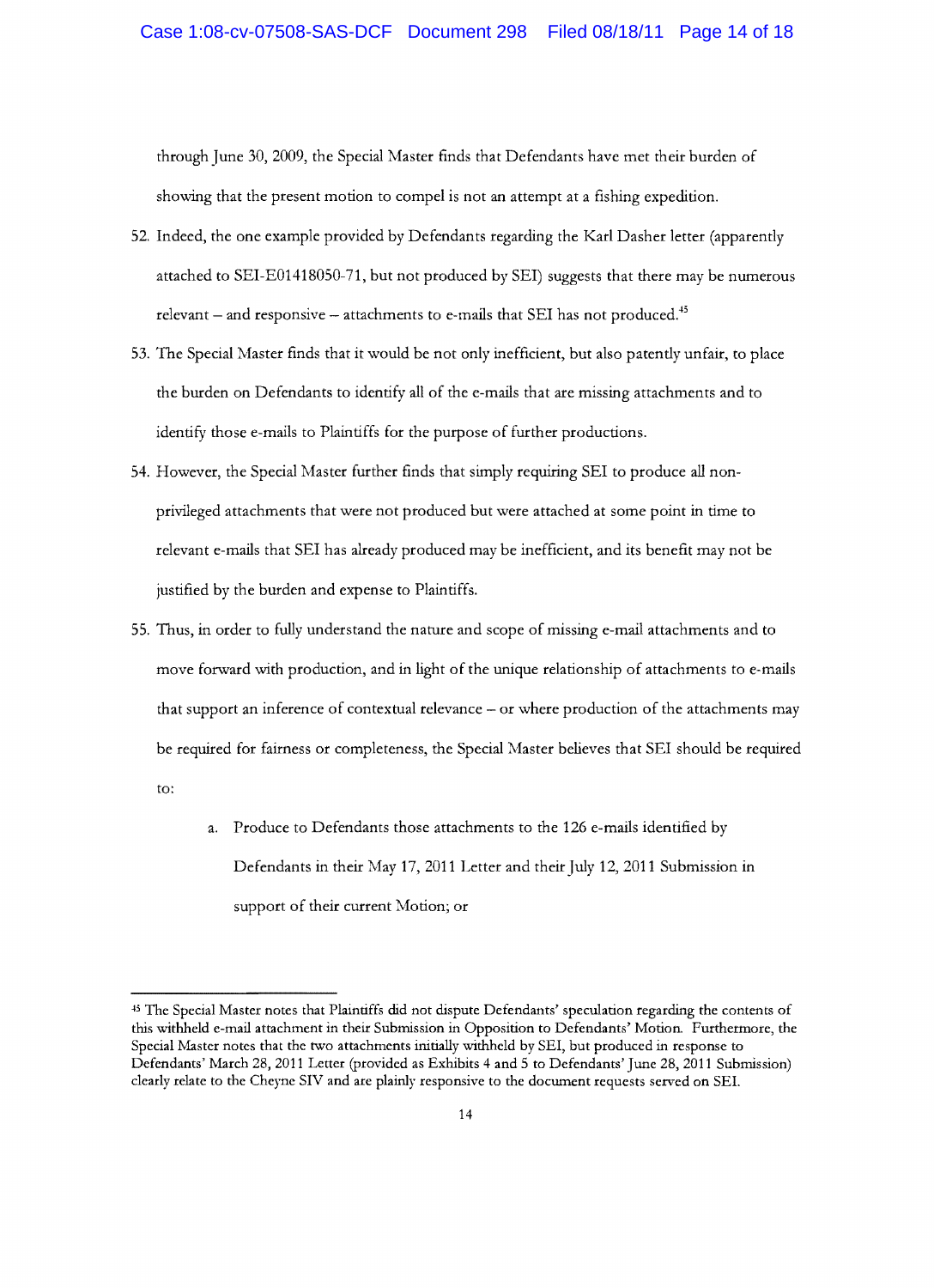- b. If SEI contends that such attachments cannot be located or produced without undue burden or expense, provide a detailed explanation regarding how the attachments were separated from the "parent" e-mails and/or why they cannot be located or produced without undue burden or expense.
- 56. The Special Master further finds that, if SEI has purposefully separated and withheld e-mail attachments on the grounds that such non-produced attachments (whether identified by Defendants or not) are not relevant, SEI should identify, by Doc-id/or "Bates number," all such e-mail attachments withheld along with the identification of the parent e-mail if such information is readily available. SEI should provide such identification (by list or as otherwise agreed upon) to Defendants.
- 57. After production of the attachments to the 126 e-mails identified by Defendants (or provision of a detailed explanation as to why such attachments cannot be located or produced without undue burden or expense), Defendants may move for the production of additional e-mail attachments. Any such motion must be predicated on a demonstration that either (a) the newly-produced email attachments were relevant and reveal that SEI's relevance determinations were erroneous as to the subset and thus should not trusted with respect to other withheld attachments; or (b) SEI's explanation for why such non-produced attachments to produced, relevant e-mails cannot be located without undue burden or cost is inadequate.
- 58. Prior to such motion being filed, the Special Master expects that the Parties will meet and confer regarding the possible resolution of any further requests for e-mail attachments through agreement rather than motion practice.
- 59. The Special Master further finds that the guidance in this Report and Recommendation must be applied equally to all Parties. As such, the Special Master will recommend that the Parties be directed to meet and confer within ten (10) days of the entry of the Order relating to this Report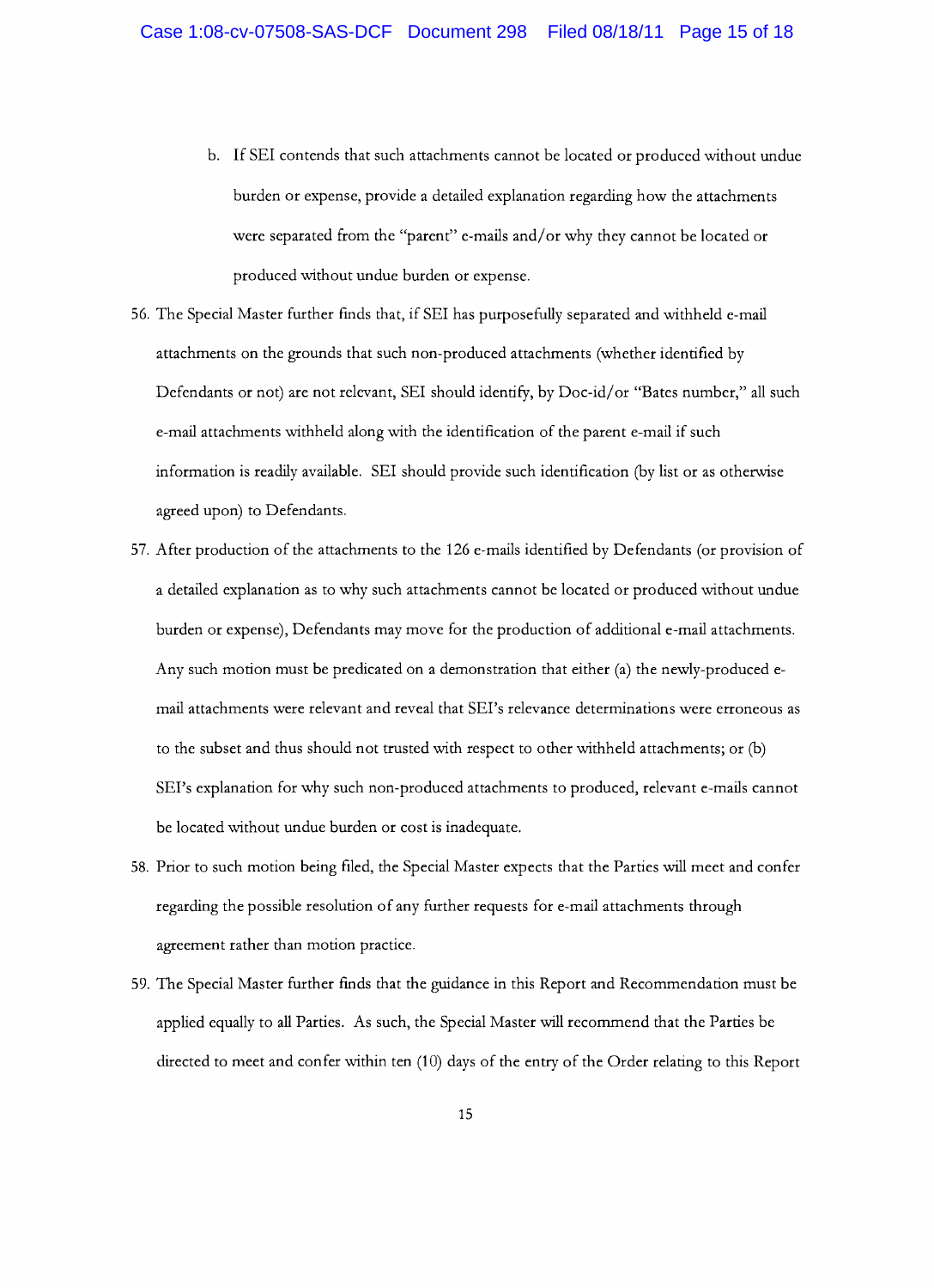and Recommendation to address: (a) whether any Parties have been withholding attachments to e-mails from production on the basis of relevance determinations, (b) whether the Parties are separately identifying e-mails and attachments on privilege logs, (c) the format of the production or re-production of e-mails and attachments by SEI, and (d) the format in which SEI will provide any list e-mail attachments that were reviewed for relevance and were withheld from production on the ground that the attachment was not relevant.

60. The Special Master further implores the Parties to consider reaching an agreement on these issues - whether consistent or inconsistent with this Report and Recommendation - that can provide certainty as to the treatment of these issues by all Parties and, by derivation, the Special Master and Court.

### V. **RECOMMENDATION**

- 61. The Special Master recommends that the Court grant in part and deny in part Defendants' Motion to Compel.
- 62. The Special Master further recommends that:
	- a. Within ten (10) days of the entry of the Order relating to this Report and Recommendation, SEI be compelled to produce the non-privileged attachments to the 126 e-mails identified by Defendants in their May 17, 2011 letter and their July 12,2011 Submission in support of the present Motion that can be located and produced without undue burden or expense;
	- b. Within ten (10) days of the entry of the Order relating to this Report and Recommendation, SEI be compelled to: (i) identify  $-$  by Doc-id/or Bates number of the parent e-mail and the non-produced attachment(s)  $-$  all e-mail attachments that were reviewed for relevance as part of the e-mail "family" and were separated and withheld from production on the ground that the attachment was not relevant to the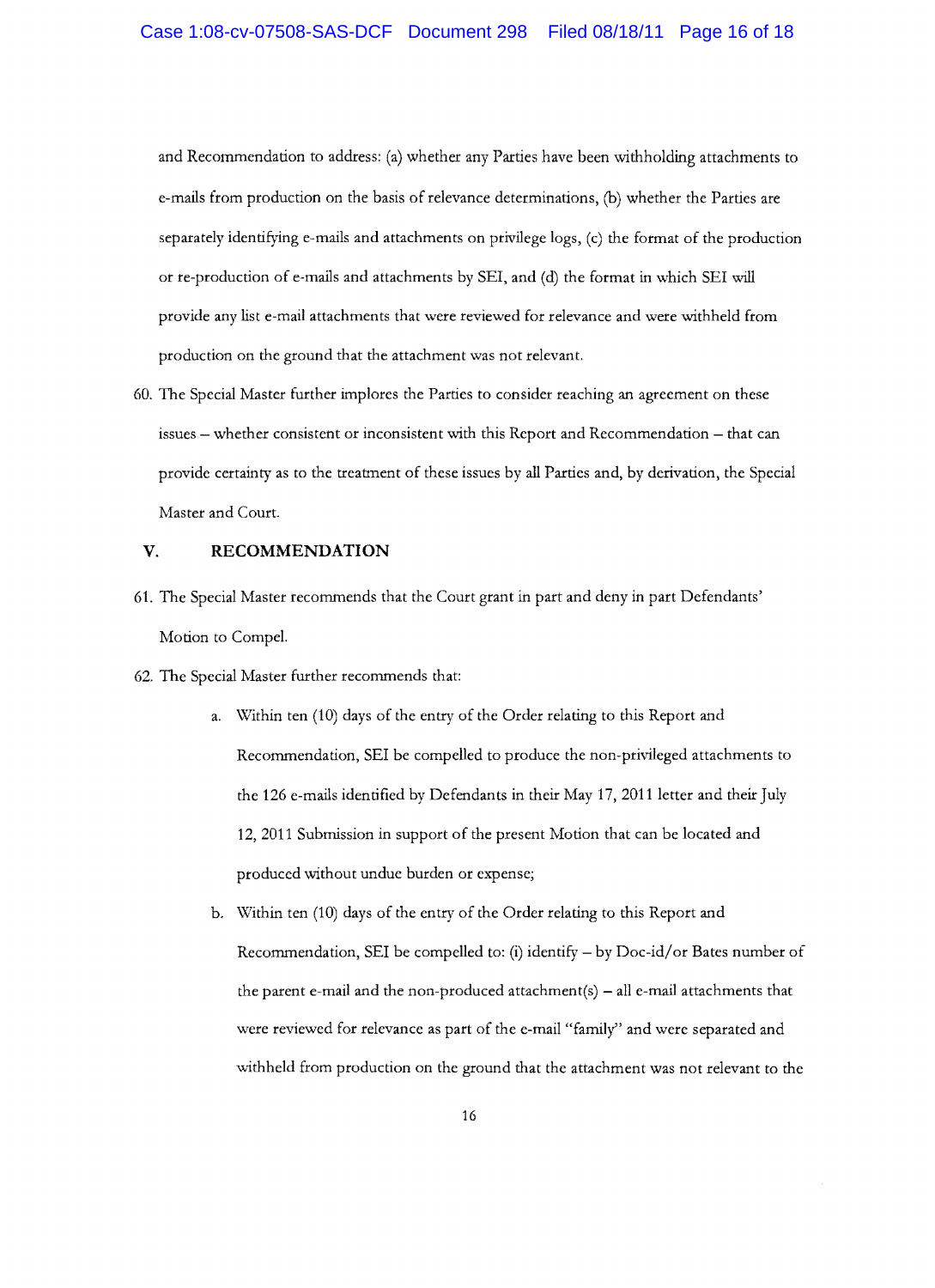extent such information is readily available, and (ii) provide such identification (by list or as otherwise agreed upon) to Defendants;

- c. If SEI contends that it cannot (a) locate and produce one or more of the attachments to the 126 e-mails identified by Defendants without undue burden or expense, and/or (b) identify one or more withheld attachments with the document identification and relationship information required above because the information is not readily available, then SEI will provide a detailed, written explanation of these burdens, expenses and unavailability of information to Defendants and the Special Master within ten (10) days of the entry of the Order relating to this Report and Recommendation; and that
- d. Defendants be allowed to move for the production of additional non-privileged attachments to relevant e-mails that have not been produced in this case. Any such motion must be predicated on a demonstration that either (a) the newly-produced email attachments were relevant and reveal that a meaningful percentage of SEI's relevance determinations were erroneous as to the subset of 126 e-mails and attachments and thus SEI's remaining relevance determinations with respect to other withheld attachments are not reliable; or (b) SEI's explanation for why such nonproduced, non-privileged attachments to produced relevant e-mails cannot be located or produced without undue burden or cost is inadequate and should not preclude further efforts to identify, retrieve and produce such attachments. The Parties must meaningfully meet and confer in advance of filing any such motion.
- 63. Finally, the Special Master further recommends that all Parties be directed to meet and confer within ten (10) days of the entry of the Order relating to this Report and Reconunendation to address: (a) whether any Parties have been withholding attachments to